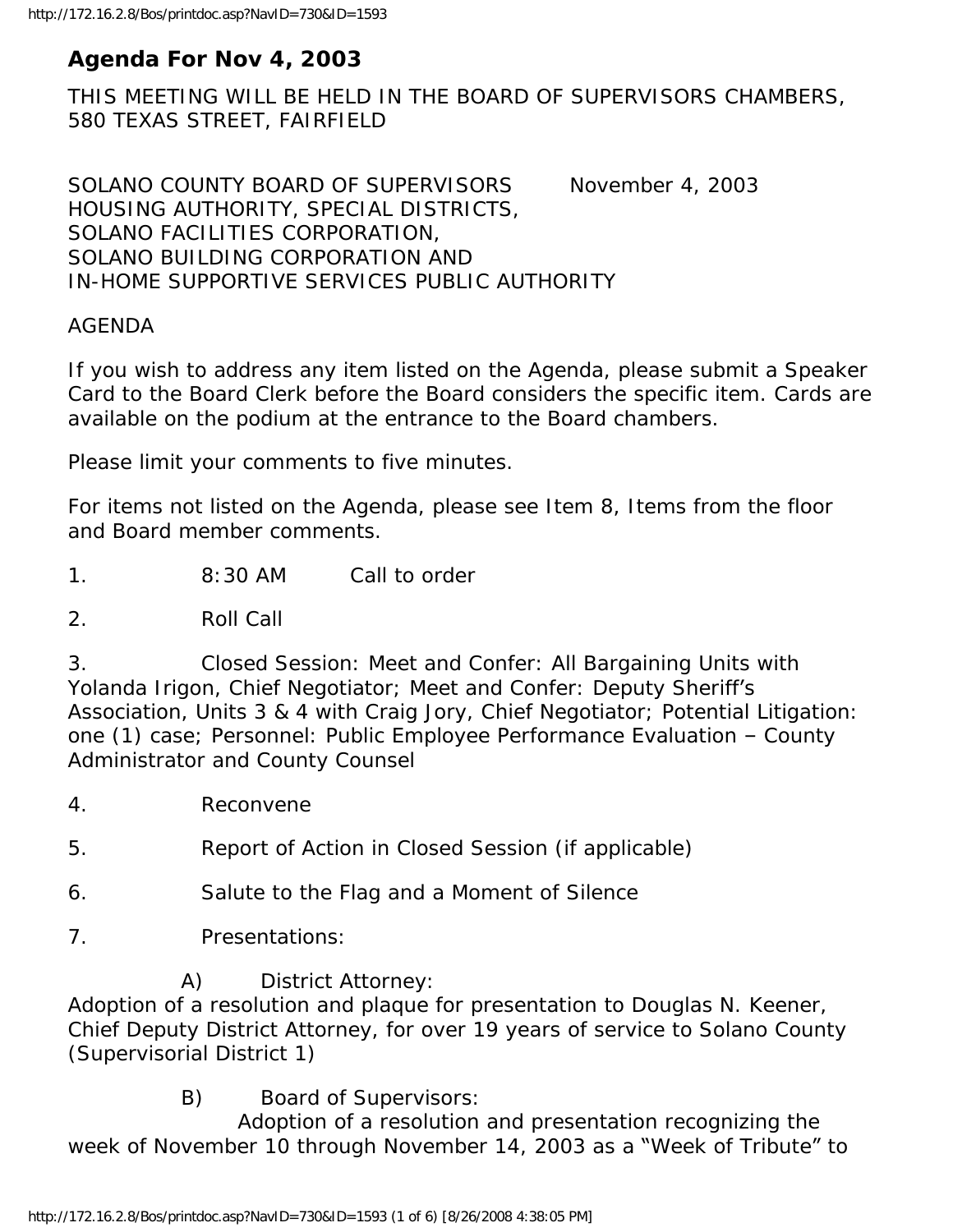http://172.16.2.8/Bos/printdoc.asp?NavID=730&ID=1593

America's Veterans (Chairman Kromm)

 C ) County Administrator's Office/Office of Family Violence Prevention:

 Adoption of a resolution for presentation to Judge Kays (Superior Court of California, County of Solano), Maria Moses (Court Appointed Special Advocate), and Laura Fowler (Child Protective Services) recognizing November, 2003 as Court Adoption and Permanency Month in Solano County (Supervisor Kondylis)

D) Transportation:

 Adoption of a resolution and presentation celebrating the completion of the Alfred Zampa Memorial (Carquinez) Bridge (Supervisor Silva)

8. Items from the floor and Board member comments

This is your opportunity to address the Board on a matter not listed on the Agenda, but it must be within the subject matter jurisdiction of the Board. Please submit a Speaker Card before the first speaker is called and limit your comments to five minutes.

9. Additions to or Deletions from the Agenda

10. Public Comment on Consent Calendar

 Each speaker shall have 5 minutes to address any or all items on the Consent Calendar.

- 11. Approval of the Agenda
- 12. Approval of Consent Calendar

 The Board considers all matters listed under the Consent Calendar to be routine and will adopt them in one motion. There will be no discussion on these items before the Board votes on the motion unless Board members request specific items be discussed and/or removed from the Consent Calendar.

CONSENT CALENDAR

#### GENERAL GOVERNMENT

13. Clerk of the Board of Supervisors:

 Approval of Minutes: Board of Supervisors October 14, 2003; Rural North Vacaville Water District October 14, 2003

14. Board of Supervisors:

Approval of a proclamation declaring November, 2003 as Lung Cancer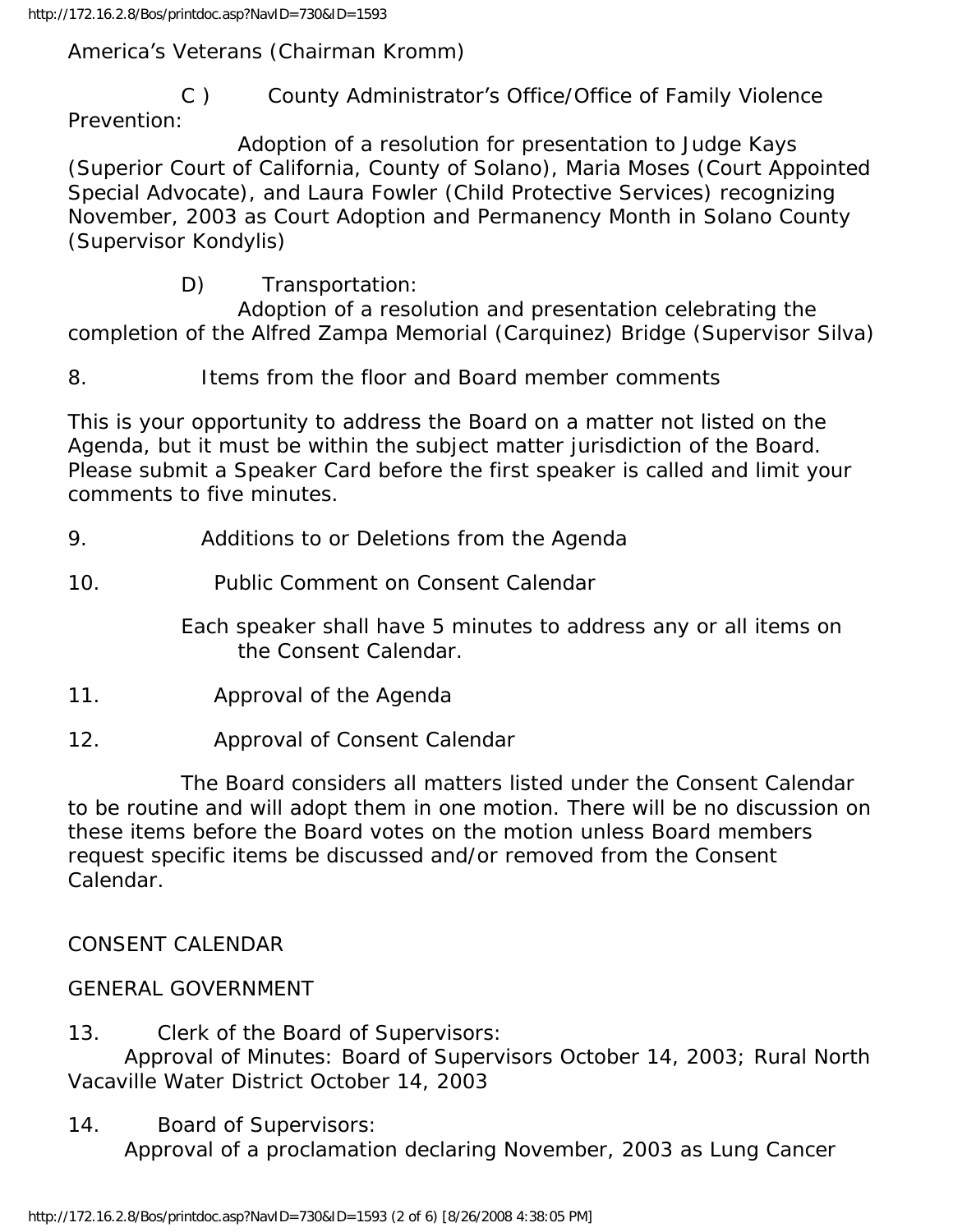Awareness Month (Supervisor Silva)

### 15. County Administrator/Children and Families Commission:

 Approval of a resolution amending the Alphabetical Listing of Classes and Salaries to add the classification of Contracts and Program Specialist; approval of a resolution amending the Allocation List to 1.0 FTE Contract and Program Specialist and 1.0 PTE Contract and Program Specialist, Limited-Term to June 30, 2007; delete 1.0 FTE Office Assistant II position

### 16. Human Resources:

 Approval of the side letter with SEIU, Local 1280 and Local 535 that increases the County's contribution to the Cafeteria Plan and to provide the same benefit level for unrepresented employees; adopt a resolution authorizing the implementation of the ICMA VantageCare Retirement Health Savings Plan, a voluntary employee participation program

### 17. General Services:

 Approval of the Second Amendment to the District Attorney's lease for office space in Fairfield amending the lease termination date from March 31, 2006 to June 30, 2004 and rent payment schedule; authorize the General Services Director to sign any lease extensions

18. Registrar of Voters:

 Receive and approve the certification and results of the October 7, 2003 Special Statewide Recall Election

# HEALTH AND SOCIAL SERVICES:

19. Health and Social Services:

Approval of contracts with First Youth and Family Services (\$100,000), and Rio Vista Family Resource Center (\$100,000) to participate in the Medical Administrative Activities and Targeted Case Management Programs for the period of July 1, 2003 to June 30, 2006

CRIMINAL JUSTICE: None

# LAND USE/TRANSPORTATION

20. Transportation:

 A) Approval of a Notice of Completion for removal and replacement of fuel tanks at the Vacaville Corporation Yard, completed by Geocon Consultants, Inc. at a final cost of \$142,640

 B) Approval of a Notice of Completion for Creed Road Paving from Goose Haven Road to State Highway 113 by Teichert Construction, Inc. at a final cost of \$276,731

 C) Authorize the Transportation Director to request a one-year time extension from Caltrans for the replacement of bridges on Cook Lane,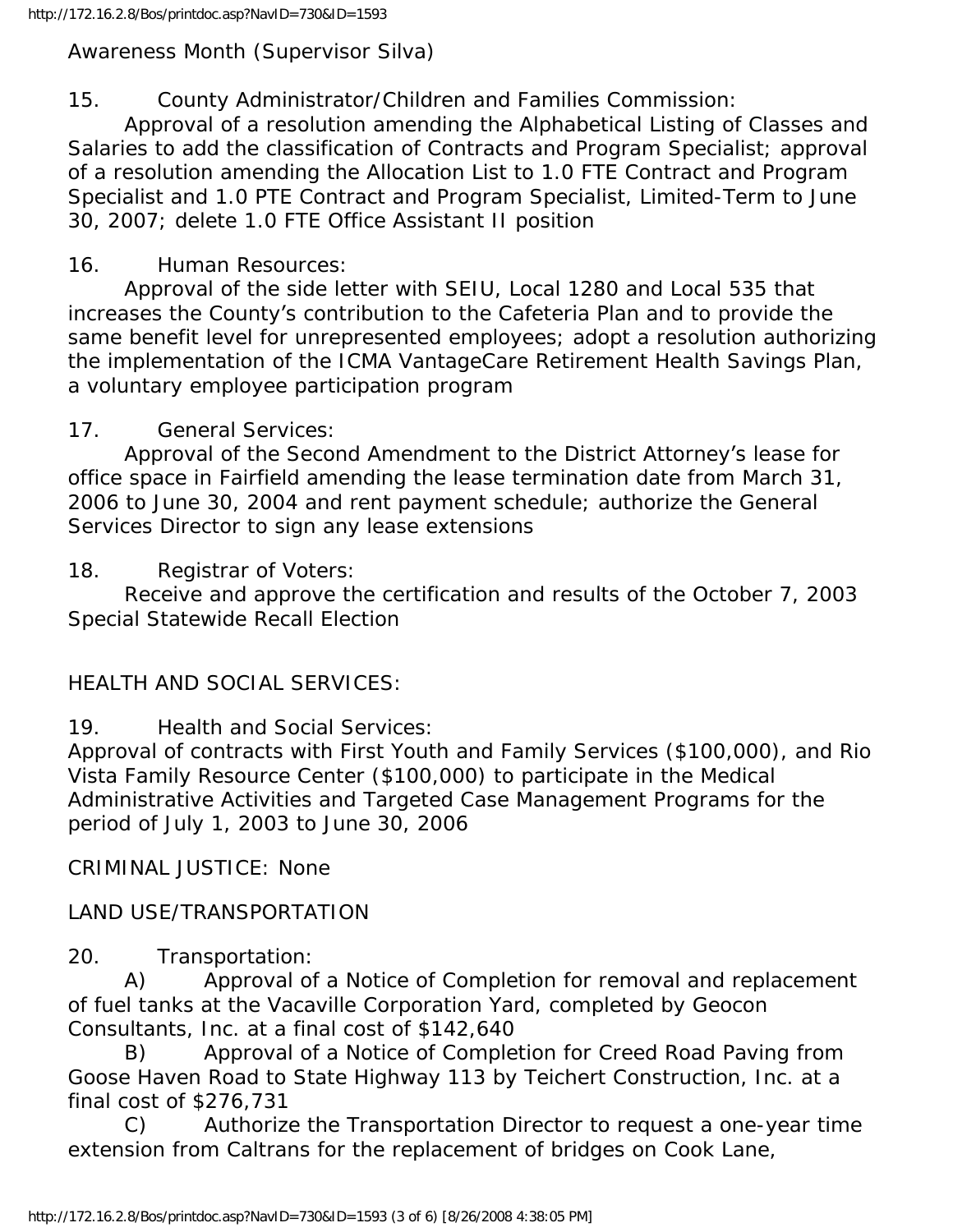Pleasants Valley Road and Suisun Valley Road

 D) Authorize the Transportation Director to solicit proposals for environmental services for bridge replacement projects on Abernathy Road, Pleasants Valley Road, and Suisun Valley Road and to execute contracts with the best qualified consultants

OTHER: None

SPECIAL DISTRICTS GOVERNED BY THE BOARD OF SUPERVISORS: None

#### SCHEDULED CALENDAR

21. Rescheduled Consent Items: (Items pulled from Consent Calendar above)

- $(A)$   $E)$
- $(B)$  F)
- $(C)$   $G)$
- $D)$  H)

GENERAL GOVERNMENT

22. County Counsel:

 Consider adopting a resolution opposing Guidiville Indian Rancheria's proposed casino project in the Suisun Valley and any other site in the unincorporated areas of Solano County (Supervisor Kromm)

23. County Administrator's Office:

A) Receive an update from the Violence Prevention Ad Hoc Committee on the progress of the reorganization of violence prevention councils

B) Receive a follow-up presentation on quotations for use as inscriptions in the County Government Center; adopt those quotations, or excerpts from them that reflect the Board's preference

#### HEALTH AND SOCIAL SERVICES:

24. Health and Social Services:

Consider adoption of a report on the merger of Employment and Eligibility Services into one Employment and Eligibility Services Division within Health and Social Services ; approval of a resolution amending the Allocation List to delete 1.0 FTE Employment/Eligibility Services Manager and add 1.0 FTE Social Services Administrator

CRIMINAL JUSTICE: None

LAND USE/TRANSPORTATION: None

OTHER: None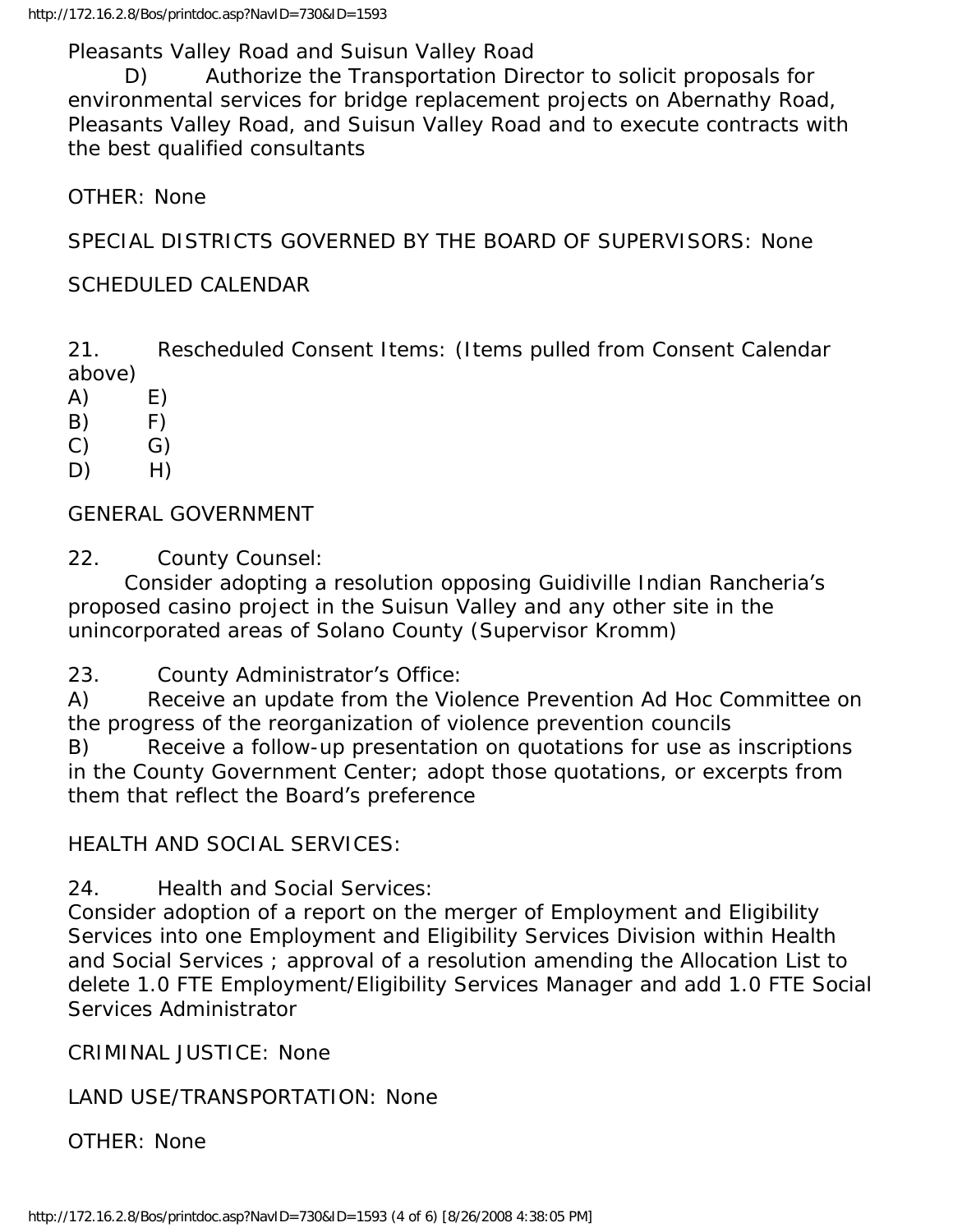MISCELLANEOUS ITEMS

25. Appointments/Resignations to Boards and Commissions:

 Board of Supervisors: Appointment of Ted Seifert to the Dixon Fire Protection District

26. Adjourn:

# MEETING CALENDAR

11/4 6:30 p.m. SIDS Advisory Committee, 300 Hospital Dr., Medical Staff Meeting Room, Vallejo 11/4 6:30 p.m. Solano County Children & Families Commission, Health & Human Services Center Multipurpose Rm., 2101 Courage Dr., FF 11/5 9:30 a.m. BAAQMD 939 Ellis St., San Francisco 11/5 Noon Children's Alliance, Suisun Community Center, 611 Village Drive, Suisun 11/5 1:30 p.m. ABAG Regional Planning Comm. 11/6 10:00 a.m. Solano County Zoning Administrator, 47 0 Chadbourne Rd., 2nd Floor, FF 11/6 1:00 p.m. BCDC, S.F. Downtown Center, 425 Market St., San Francisco 11/6 7:00 p.m. Solano County Planning Commission, Board of Supervisors Chambers, 580 Texas St., FF 11/11 4:00 p.m. Maternal, Child, and Adolescent Health Advisory Board, 275 Beck Ave., Conf. Rm. 1, FF 11/12 9:00 a.m. Yolo-Solano Air Quality Management District, 1947 Galileo Court, Suite 103, Davis 11/12 6:00 p.m. Alcohol and Drug Advisory Board, 2101 Courage Dr., FF 11/12 6:00 p.m. Solano Transportation Authority Board, Suisun City Hall, 701 Civic Center Blvd., Suisun 11/12 6:15 p.m. Solano County Fair Board of Directors, Administration Building, Solano County Fairgrounds, Vallejo 11/13 1:30 p.m. Emergency Medical Care Committee, 275 Beck Ave., Conf. Rm. 1, FF 11/13 7:00 p.m. Solano County Park and Recreation Commission, Architect Conf. Rm, 530 Clay St., FF 11/13 7:00 p.m. Solano County Aviation Advisory Commission/Airport Land Use Commission, Nut Tree Airport Conference Room, 301 County Airport Road, Vacaville 11/13 7:00 p.m. Solano County Water Agency, 508 Elmira Rd., Vacaville